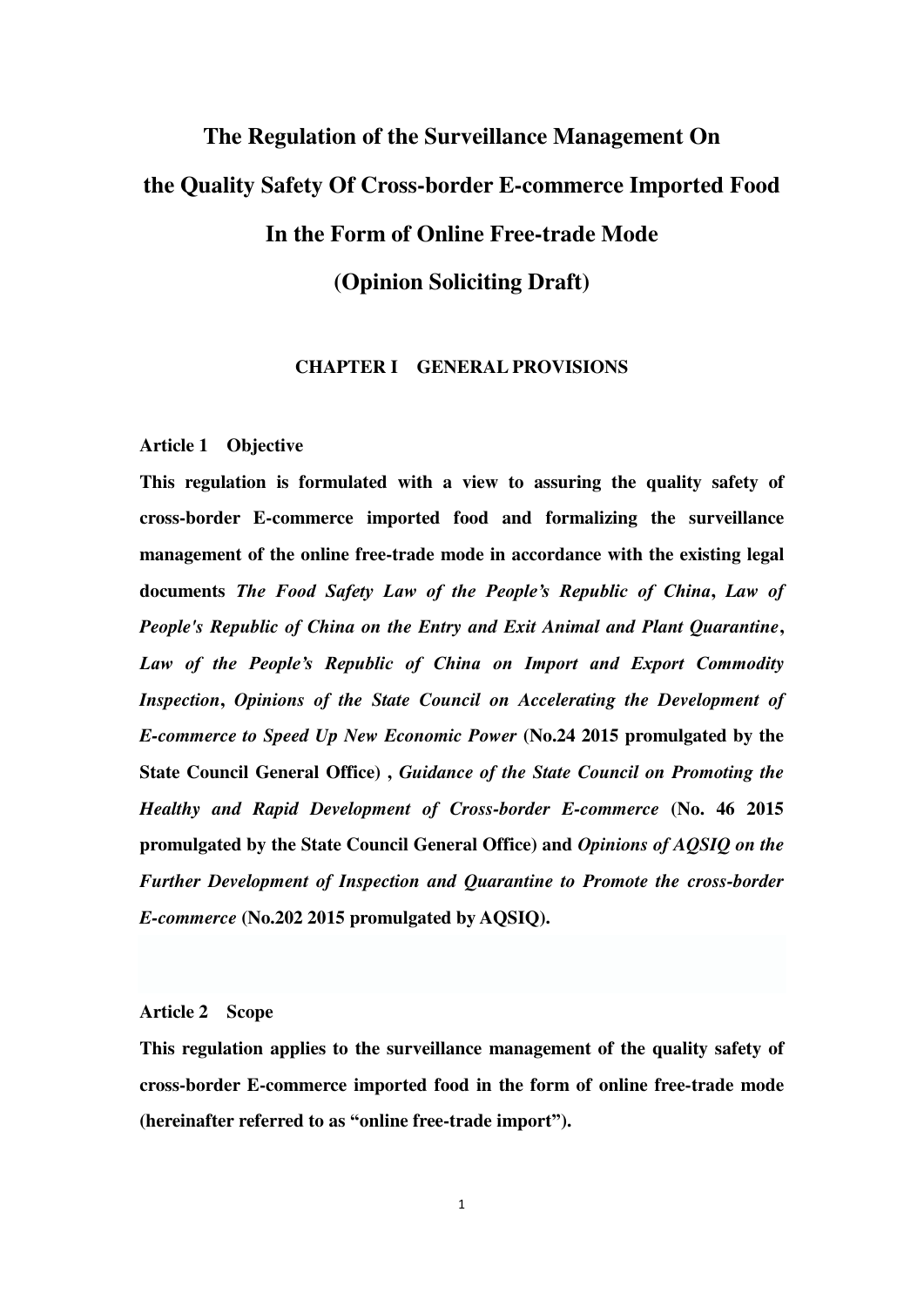**"online free-trade import" is defined as the cross-border E-commerce import mode, which requests that cross-border e-commerce operators shall make individual packages in terms of consumer orders before delivering to domestic consumers, namely, all the imported shall be declared in the form of cross-border E-commerce regardless of consumer orders at the time of entry; all the imported shall be transported to a special custody area for storage in the event that individual packages are not in conformity with the consumer orders at the time of entry.** 

**The inbound commodities sent by international express or by post are excluded by this regulation.** 

### **Article 3 Liability Subject**

**The business entities that operate online free-trade import business shall abide by the related laws and regulations in China, ensuring that the quality of the imported food meets the requirements of Chinese laws and the national food safety standards.** 

**The business entities that operate online free-trade import business include the companies that operate online free-trade import (hereinafter referred to as "trading enterprise"), the third-party platform companies of online free-trade import (hereinafter referred to as "platform enterprise"), the logistics and warehousing companies of online free-trade import (hereinafter referred to as "logistics and warehousing companies").** 

# **Article 4 Regulation Subject**

**AQSIQ is entitled to conduct the inspection and quarantine surveillance of online free-trade import.**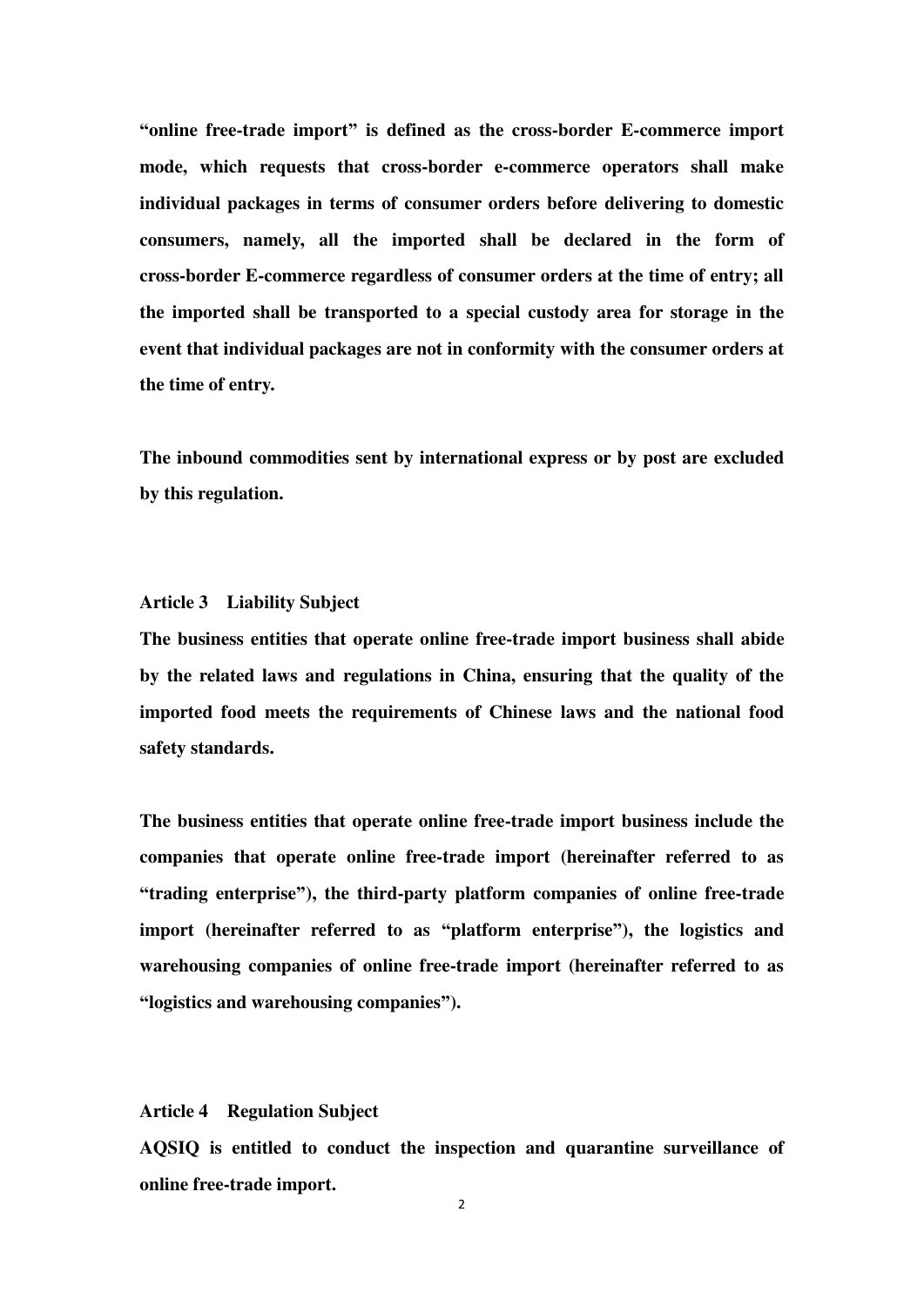**The local exit-entry inspection and quarantine institution is entitled to conduct the regional inspection and quarantine surveillance of online free-trade import.** 

#### **Article 5 Regulatory Principles**

**The exit-entry inspection and quarantine institutions assume the responsibilities of supervising the business entities of online free-trade import food, managing records and supervising the trade and the quality safety of online free-trade import.** 

# **CHAPTER II OBLIGATIONS OF BUSINESS ENTITIES**

**Article 6 General Obligations of the Trading Enterprise** 

**The trading enterprise shall abide by the related Chinese laws of online-purchased food, establish a well-organized system to supervise food safety and designate special staff to supervise food quality, which aims to ensure food quality meets the requirements of the related laws and the national standards of food safety. In accordance with the regulations, the trading enterprise that is required to handle production permit or make records shall obtain food business license or filing documents. The enterprise shall make the records in the inspection and quarantine institution in accordance with the regulations.** 

**The trading enterprise is not allowed to import the following food in the form of online free-trade import.** 

- **1. The commodities that are forbidden to enter China in accordance with** *Law of People's Republic of China on the Entry and Exit Animal and Plant Quarantine***;**
- **2. The animal and plant derived food that is not approved by the exit-entry**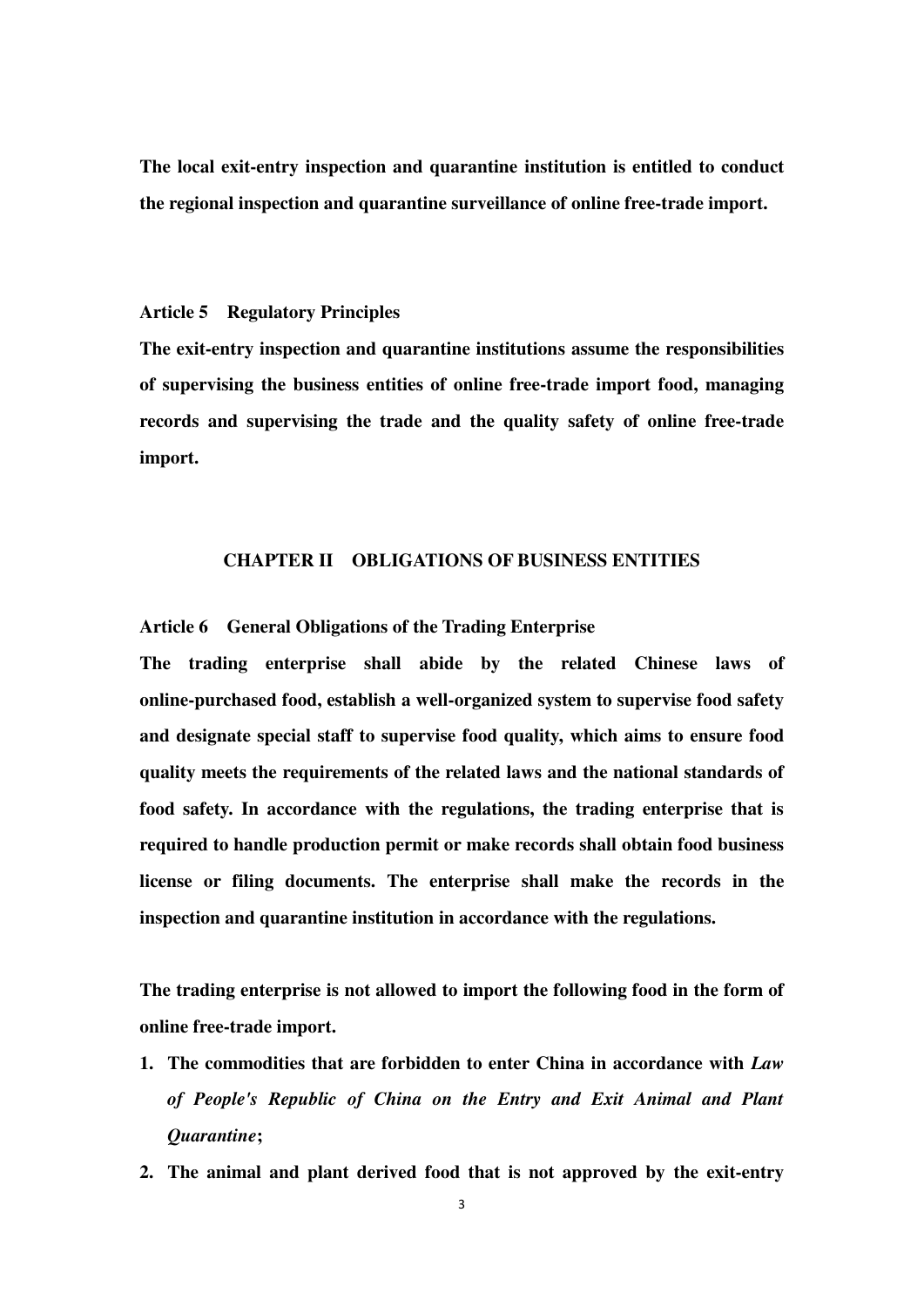**inspection and quarantine institution;** 

**3. The food that is forbidden to enter China in accordance with the other regulations and the notice promulgated by AQSIQ.** 

**The trading enterprise shall ensure that the online free-trade import meets the following requirements.** 

- **1. The food shall be on** *the List of the Imported Food Supplied by the Overseas Registered Food Manufacturers* **and shall be supplied by the overseas registered food manufacturers.**
- **2. Health food, GM food, the food with new raw materials or ingredients that contain new raw materials or the food free of national food safety standards shall register, record and adopt safety assessment.**
- **3. The food shall be proved qualified by the animal and plant quarantine bureau before its entry into China if requested.**

#### **Article 7 General Obligations of the Platform Enterprise**

**The platform enterprise shall establish and implement a series of management systems that include registration and examination, information auditing of food for sale, emergency response to food safety, complaint treatment and consumer protection, all of which aims to ensure food safety on the platform. The platform enterprise shall keep records in the entry-exit inspection and quarantine departments.** 

**The platform enterprise shall make the real-name registration for all the trading enterprises on the platform in an effort to assume its responsibilities of food safety management. The platform enterprise shall require those license-holders to have the license checked.** 

**The platform enterprise shall establish the records of all the trading enterprises**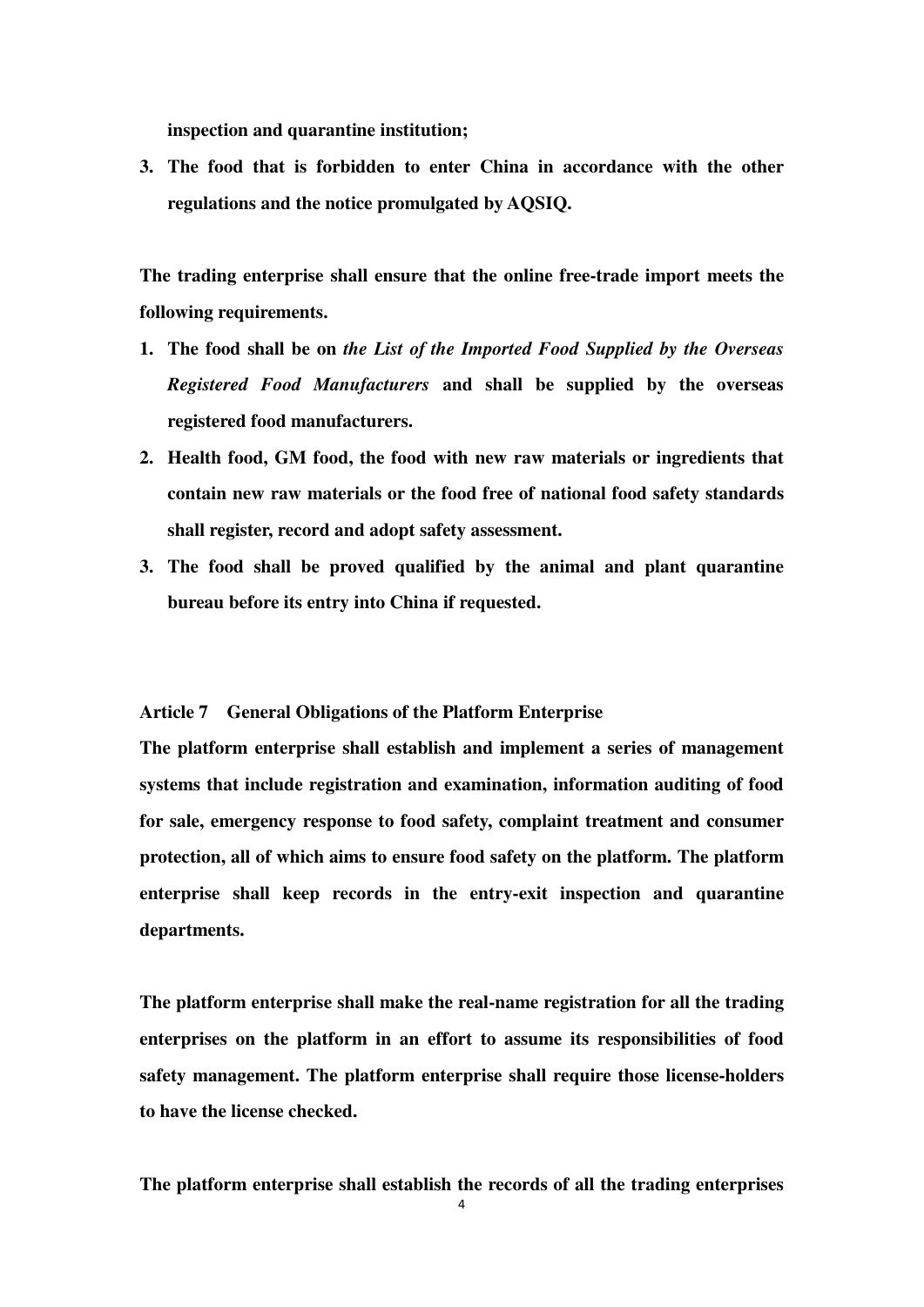**on the platform. All the relevant information shall be audited and archived, which includes the profile of the enterprise, the range of services, the brand, the manufacturers and the enterprise qualification.** 

**The platform enterprises that undertake the online free-trade import business shall obtain the license or filing documents, and shall abide by the business-related clauses in accordance with this Regulation.** 

**The platform enterprises registered overseas shall appoint a domestic legally qualified company as the agent, who shall assume the corresponding legal liabilities.** 

**Article 8 General Obligations of the Logistics and Warehousing Companies The logistics and warehousing companies shall establish and implement the management systems of logistics, storage and traceability. The companies shall make the records in the entry-exit inspection and quarantine departments.** 

#### **Article 9 Records of the Business Entities**

**The business entities of the cross-border E-commerce shall make the records in the entry-exit inspection and quarantine departments by means of the record management system for the Import and Export Businesses on Imported Food promulgated by AQSIQ. The platform enterprises are allowed to make the records for the trading enterprises and the logistics and warehousing companies. The business entities of online free-trade import registered overseas shall appoint a domestic agent to make the records.** 

#### **Article 10 Records of Food Information**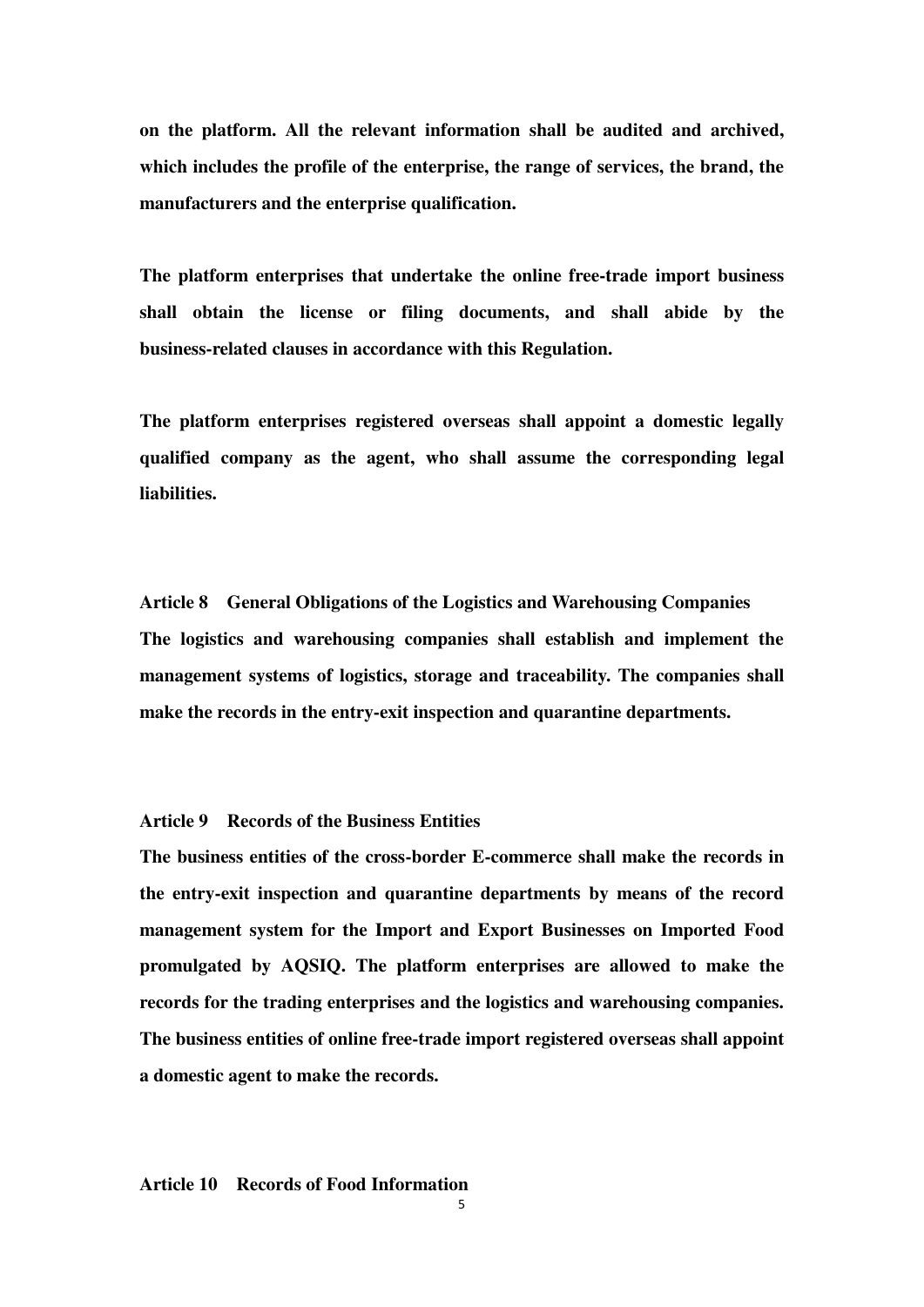**The trading enterprises shall ensure the online free-trade import comes from the legal overseas manufacturers and make the records of food information in the entry-exit inspection and quarantine departments by means of the record management system for the Import and Export Businesses on Imported Food promulgated by AQSIQ.** 

# **Article 11 Commitments of Quality Safety**

**The trading enterprises shall make overt commitments of quality safety of the commodities on the home page of the self-established websites or feature the prominent coverage on the home page of the websites established by the third-party business platform.** 

### **Article 12 Labeling**

**Infant formula milk powder of online free-trade import shall contain Chinese labeling that shall be printed at the smallest sales packages before entry into China. The commodities are forbidden to be labeled in China. The other online free-trade import food shall contain Chinese labeling and Chinese instructions. The commodities that need special requirements of eating and keeping or contain food allergens are required to attach paper Chinese labeling and Chinese instructions. The trading enterprises shall attach the paper Chinese labeling and instructions or provide the electronic information of the Chinese labeling and instructions via the cross-border E-commerce platform. Consumers shall make the alternative when filling out the orders. The electronic information shall include the details required by the Chinese laws and national standards of food safety, corporate names and contacts of the platform enterprises and the trading enterprises.** 

**The platform enterprises shall keep the fundamental information mentioned**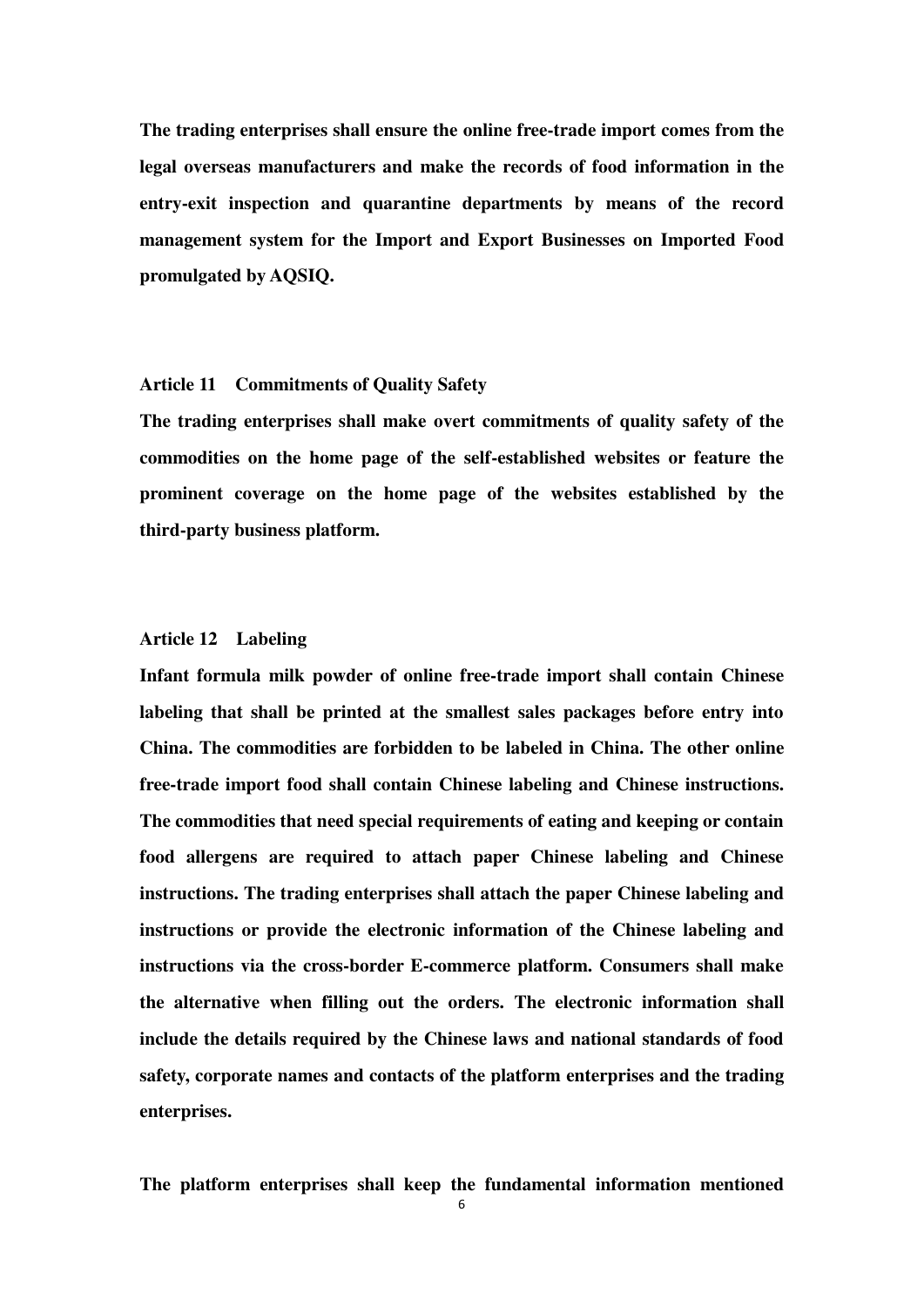**above on the website for consumer enquiry.** 

#### **Article 13 Qualification**

**The trading enterprises shall conduct self-tests for the online free-trade import food and shall provide the qualification materials to the inspection and quarantine institutions. The qualification materials shall be issued by the well-qualified laboratory. The test for the debut import shall cover all the food safety and hygiene items required by the national food safety standards. The test for the re-import shall include the food safety and hygiene items of medium and high hazards assessed by the entry-exit inspection and quarantine bureau.** 

#### **Article 14 Entry Declaration**

**The trading enterprises or the inspection agency shall declare the online free-trade import food to the local entry-exit inspection and quarantine bureau and submit the following materials.** 

- **1. The item, item code/NO. and the corresponding HS code;**
- **2. The official pratique of the exporting country (region) required by the laws, bilateral agreements, protocols or other regulations;**
- **3. The qualification materials of the commodities;**
- **4. The record number of the trading enterprise;**
- **5. The evidence of registration, files on record and safety assessment.**

# **Article 15 Information Records**

**The trading enterprises shall keep the sales records and establish the information tracing system for the online free-trade import food. All the records shall faithfully include the item, the brand, the size, the quantity, the production date, the production or import batch number, the official certificate number, the**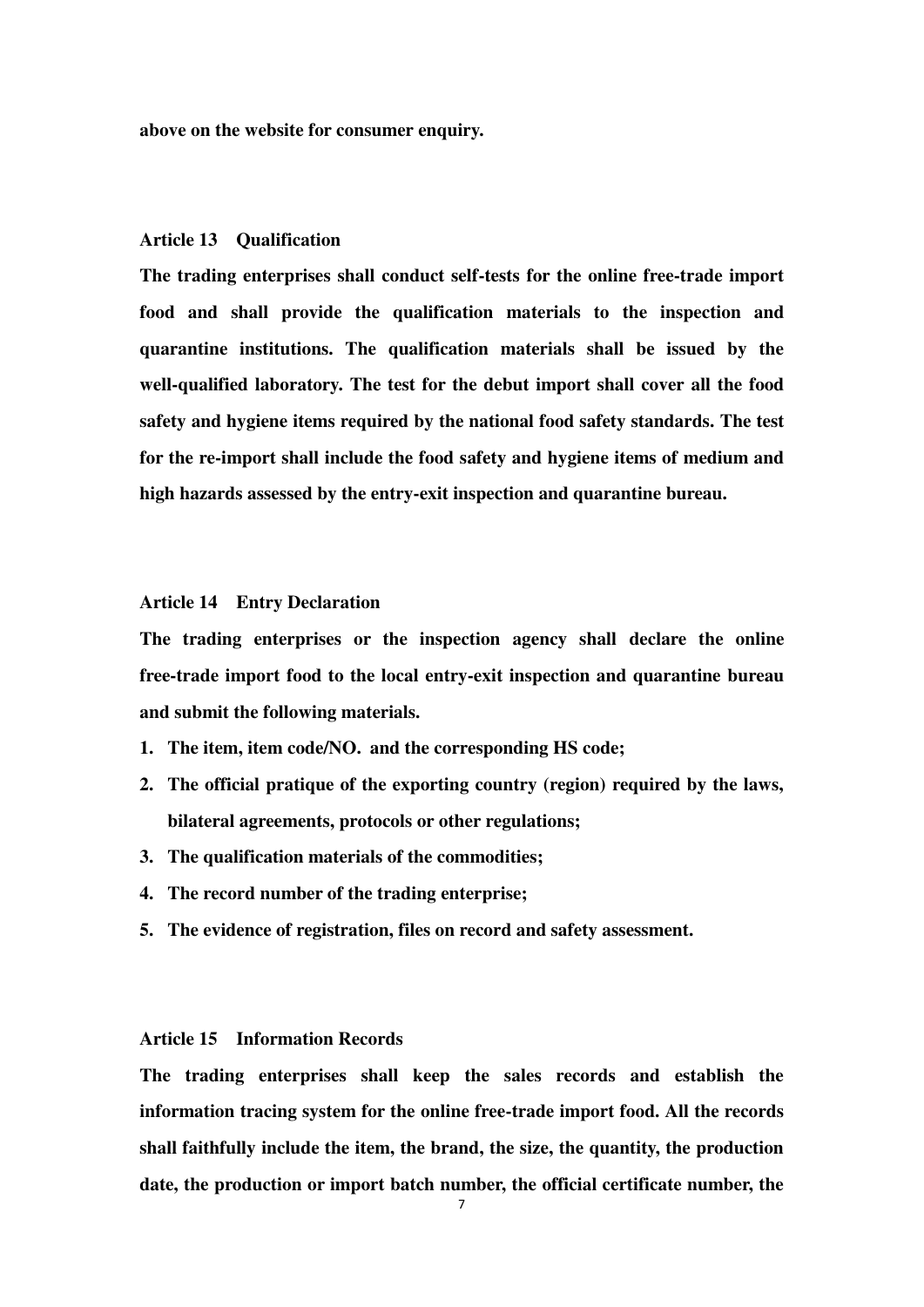**expiration date, the overseas manufacturer, the overseas exporter, the item, address and contacts of the domestic consumers and the entry date, etc. The information records shall be established faithfully and shall be reserved no less than six months after the expiration date or shall be reserved no less than two years for the commodities without definite expiration date.** 

**The platform enterprise shall audit, record and reserve all the food safety information and the publishing time that are released on the platform. The period to reserve the information of license and the business certificates shall be no less than two years since the business dealers put an end to the business on the platform. The period to reserve the records of trade shall be no less than six months after the expiration date or shall be no less than two years for the commodities without definite expiration date.** 

**The platform enterprise shall take the technical measures such as data backup or failover to guarantee the safety and the completeness of the data and materials of online food trade, and ensure the authenticity of original data.** 

#### **Article 16 Routine Inspection Report**

**The platform enterprise shall set up the inspection system along with the establishment of the specialized management institution or the appointment of the administrators, which is designed to have the food information checked, prohibit the illegal business that involves fraudulent information, exaggerated propaganda or any activities that exceed the business scope, and prevent the hidden problems of quality safety and any other possible hazards. The reports shall be presented to the local inspection and quarantine departments. Any service on the platform for the online trade shall be terminated once the illegal business occurs.**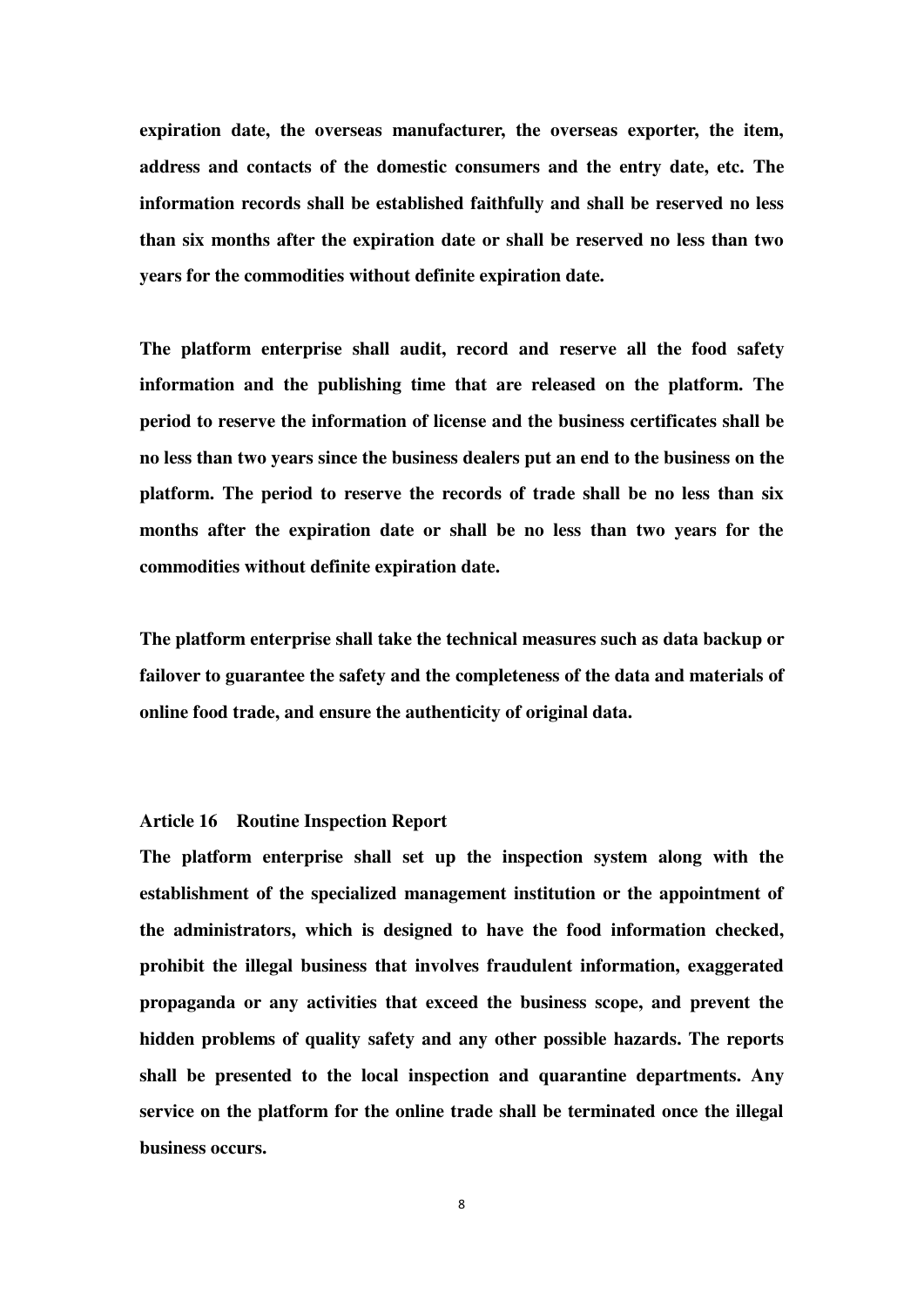#### **Article 17 Product Recall**

**The trading enterprises shall promptly terminate selling and importing the online free-trade import food that is not in conformity with the national food safety standards or has been proved harmful to health, or recall the defective products that have been sold according to the Food Safety Law of the People's Republic of China. The trading enterprise shall take emergency measures for the recalled products, which includes compensation, innocent processing and product destruction.** 

**The platform enterprise shall promptly take measures to terminate selling and assist recalling of the products with safety problems or other possible hazards promulgated by the entry-exit inspection and quarantine bureau.** 

# **Article 17 Assistance in Surveillance and Inspection**

**The trading enterprise shall take the initiatives to assist the inspection and quarantine departments, providing all the essential technical support of information enquiry and data accessibility.** 

**The platform enterprise shall act with quick response to receive, process and report the food safety information. The essential technical support shall be provided to the entry-exit inspection and quarantine bureau for information inquiry, data accessibility and service termination.** 

**The platform enterprise shall be required to take measures to prohibit the business that breaks the regulations of food safety on the platform in the event that the entry-exit inspection and quarantine bureau points out the illegal business on the third-party platform.**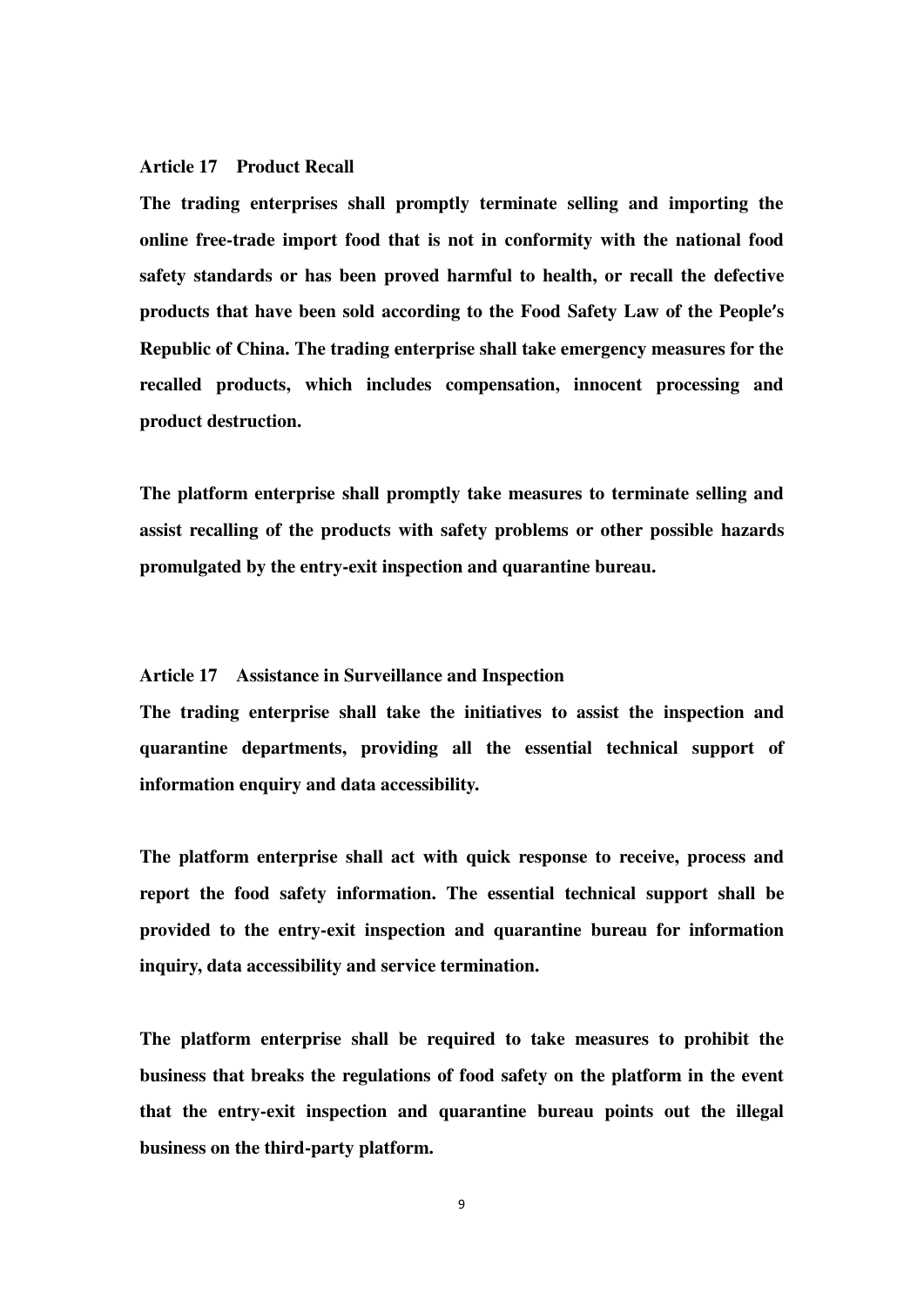#### **Article 19 Civil Compensation**

**Consumers shall require the trading enterprise on the platform to make compensation in the event that the legal rights and interests are damaged by the food online from the platform enterprise. The platform enterprise shall make the compensation in the event that it fails to provide the real name, address and contacts of the trading enterprise. The platform enterprise after its assumption of the liability shall be entitled to recourse against the trading enterprise on the platform.** 

**The platform enterprise has confirmed or shall confirm that the trading enterprise takes advantage of the platform to infringe upon the legal rights and interests of consumers. The platform enterprise shall assume joint liability with the food trading enterprise in the event that it doesn't take essential measures or doesn't implement the obligations of inspection in accordance with the regulations.** 

### **Article 20 Consumer Protection**

**The platform enterprise shall take measures to establish the consumer protection system and assume the responsibility of figuring out consumption disputes.** 

# **APTER III SAFETY SURVEILLANCE**

# **Article 21 Inspection and Quarantine**

**The entry-exit inspection and quarantine bureau is entitled to conduct the entry quarantine of the online free-trade import food to ensure it meets the requirements of domestic quarantine.**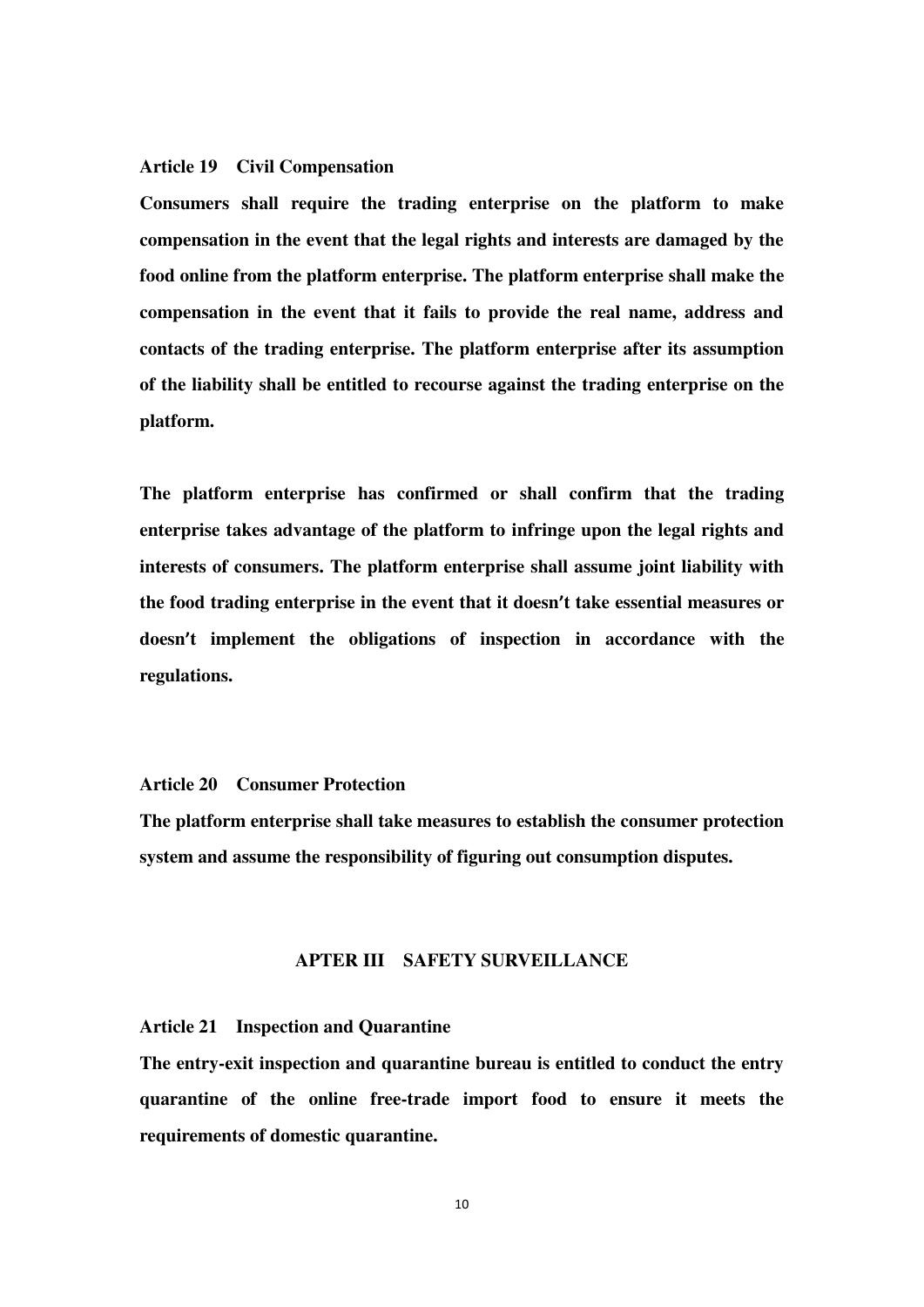**The entry-exit inspection and quarantine bureau is entitled to conduct the inspection and surveillance of the online free-trade import food based upon the hazards analysis in accordance with the related laws and administrative regulations of import and export commodities.** 

**The entry-exit inspection and quarantine bureau shall promptly notify the trading enterprise of the relevant information and urge the enterprise to terminate selling and make the recall in the event that the online free-trade import food is not in conformity with the laws and the national food safety standards.** 

**The entry-exit inspection and quarantine bureau shall implement the centralized declaration, inspection and quarantine, and release in batches for the online free-trade import food with a view to accelerating product inspection and clearance.** 

#### **Article 22 Selective Inspection**

**AQSIQ and the local entry-exit inspection and quarantine bureau are entitled to annually conduct the selective inspection of the quality safety for the online free-trade import food and promulgate the result regularly.** 

#### **Article 23 Surveillance**

**The entry-exit inspection and quarantine bureau shall assume the responsibility of supervising the record information of trading enterprises and platform enterprises, the import and sales records, the information traceability and the product recall.**